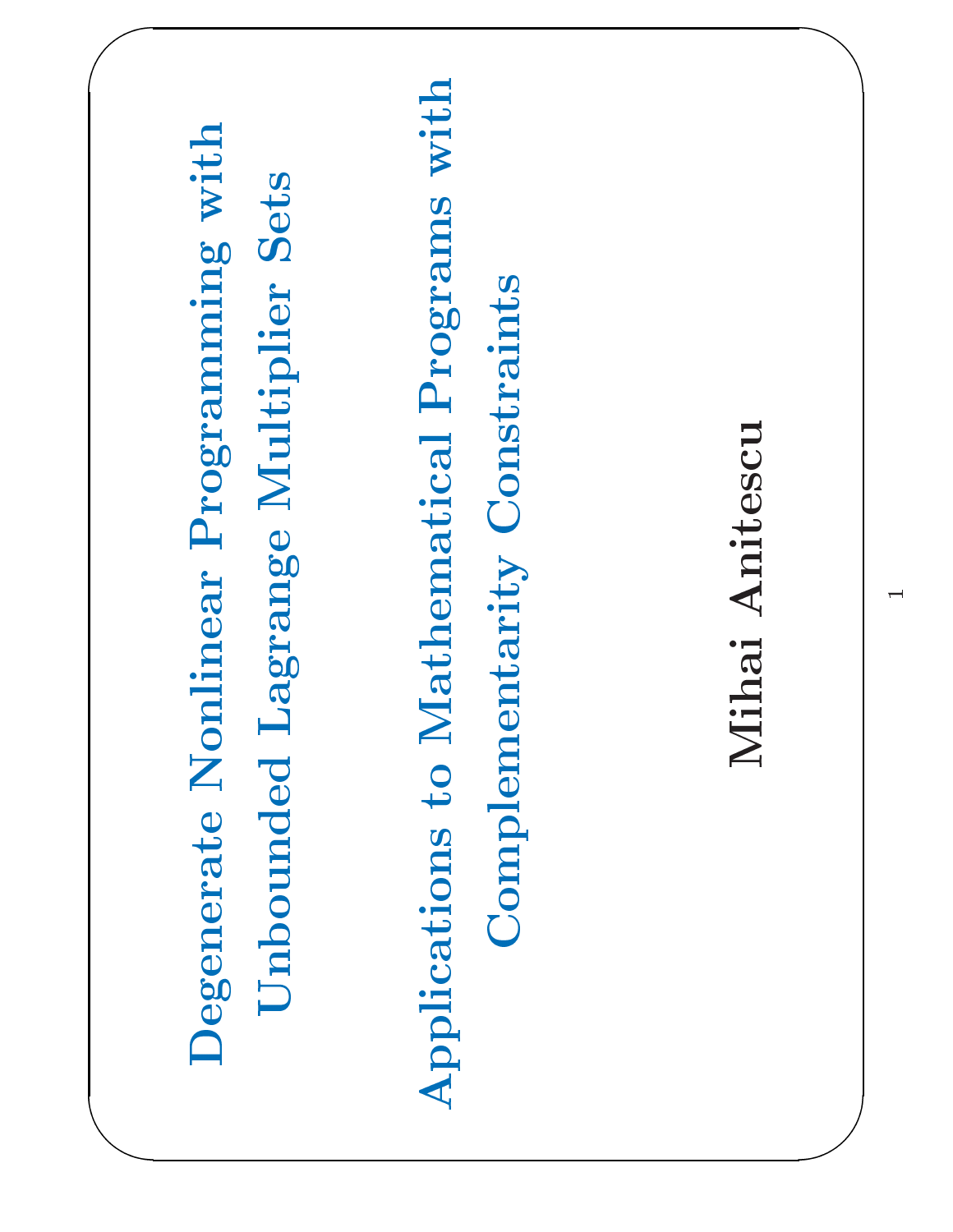| Nonlinear                                                                                                                | (NLP)<br>Program                                                                                                                                                        |
|--------------------------------------------------------------------------------------------------------------------------|-------------------------------------------------------------------------------------------------------------------------------------------------------------------------|
| For $f,g,h\in\mathcal{C}^2(R^n)$                                                                                         |                                                                                                                                                                         |
| $\label{eq:minimize} \begin{aligned} & \text{minimize} \; \mathbf{z} \! \in \! \mathsf{R}^n \end{aligned}$<br>subject to | $j=1,,m$<br>$i=1,,r$<br>$g_j(x)\leq 0$<br>$h_i(x)=0$<br>f(x)                                                                                                            |
| Only<br>Constraints<br>Inequality                                                                                        |                                                                                                                                                                         |
| $\label{eq:minimize} \begin{aligned} & \text{minimize} \; \mathbf{R}^n \end{aligned}$<br>subject to                      | $g_j(x) \leq 0 \quad j = 1, , m$<br>f(x)                                                                                                                                |
| gradients of active constraints.<br>$\dot{\delta}$                                                                       | 1<br>The results can be extended for equality constraints as long as<br>$\nabla_x h_i(x),$<br>$= 1, \ldots, r$ are linearly independent. Degeneracy: linearly dependent |
|                                                                                                                          | $\mathbf{\Omega}$                                                                                                                                                       |
|                                                                                                                          |                                                                                                                                                                         |
|                                                                                                                          |                                                                                                                                                                         |
|                                                                                                                          |                                                                                                                                                                         |
|                                                                                                                          |                                                                                                                                                                         |
|                                                                                                                          |                                                                                                                                                                         |
|                                                                                                                          |                                                                                                                                                                         |
|                                                                                                                          |                                                                                                                                                                         |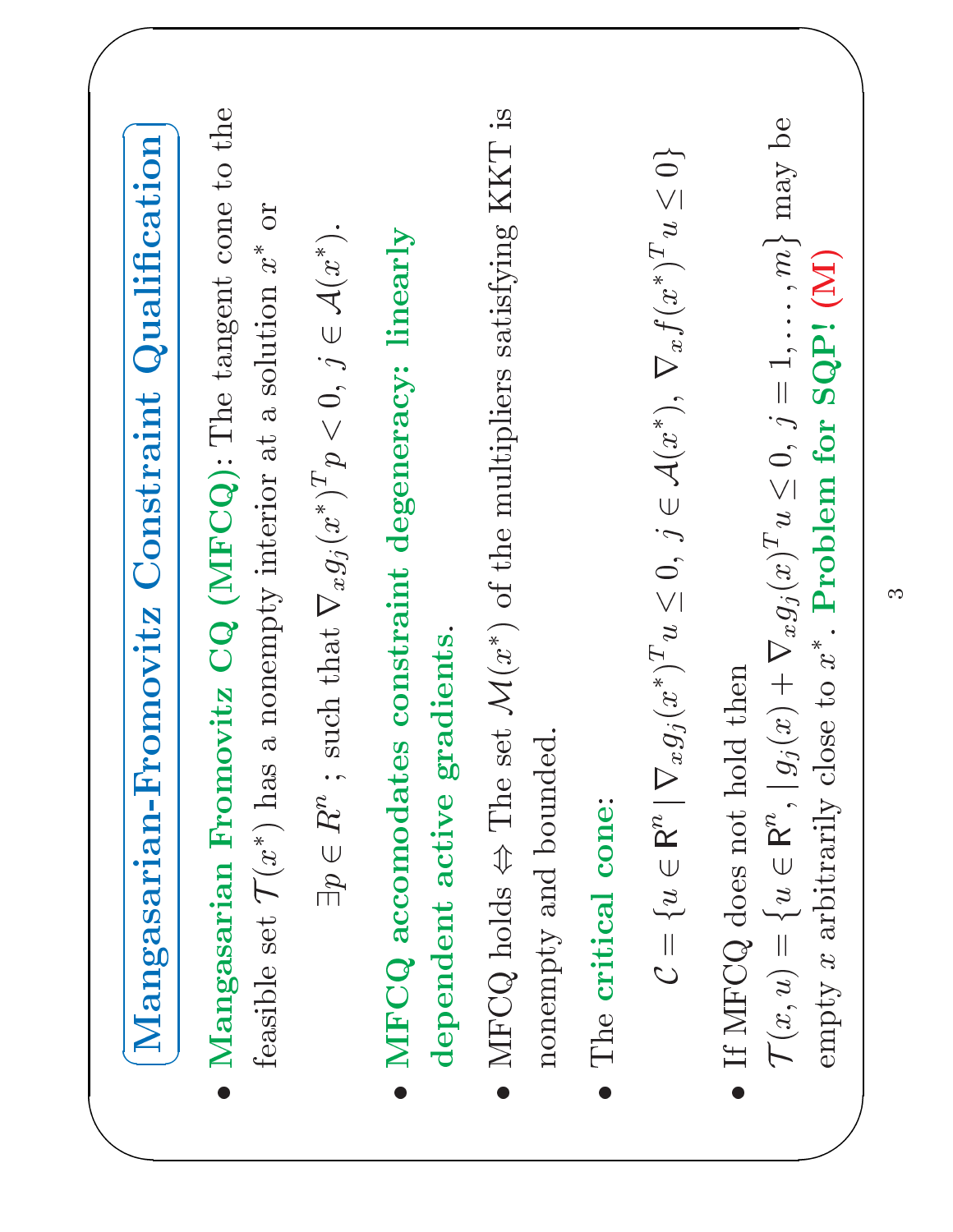| First Order Conditions<br>KKT conditions:                                                                                                                                                                                                                                                                                                          |
|----------------------------------------------------------------------------------------------------------------------------------------------------------------------------------------------------------------------------------------------------------------------------------------------------------------------------------------------------|
| The active set at a feasible $x \in \mathbb{R}^n$ :                                                                                                                                                                                                                                                                                                |
| ${j1 \leq j \leq m, g_j(x) = 0}$<br>$\mathcal{A}(x) =$                                                                                                                                                                                                                                                                                             |
| A point x for which there exists $\lambda \geq 0$ such<br>Stationary point of NLP :<br>that                                                                                                                                                                                                                                                        |
| $\nabla_x f(x) + \sum_{j \in \mathcal{A}(x)} \lambda_j \nabla_x g_j(x) = 0$                                                                                                                                                                                                                                                                        |
| $\nabla_x \mathcal{L}(x,\lambda)=0, \; g(z)\leq 0, \; (\lambda)^T g(z)=0 \}$<br>The Lagrangian: $\mathcal{L}(x,\lambda) = f(x) + \sum_{j=1}^{m} \lambda_j g_j(x) = f(x) + \lambda^T g(x)$ .<br>Complementarity formulation for stationary point:<br>$\sim$<br>$\emptyset \neq \mathcal{M}(x) = \{ \lambda \in \mathsf{R}^m \,   \, \lambda \geq 0$ |
| the solution $x^*$ of the NLP is a stationary<br>point of the NLP (multipliers exist).<br>KKT theorem: $MFCQ \Rightarrow$                                                                                                                                                                                                                          |
| $\overline{\mathcal{A}}$                                                                                                                                                                                                                                                                                                                           |
|                                                                                                                                                                                                                                                                                                                                                    |
|                                                                                                                                                                                                                                                                                                                                                    |
|                                                                                                                                                                                                                                                                                                                                                    |
|                                                                                                                                                                                                                                                                                                                                                    |
|                                                                                                                                                                                                                                                                                                                                                    |
|                                                                                                                                                                                                                                                                                                                                                    |
|                                                                                                                                                                                                                                                                                                                                                    |
|                                                                                                                                                                                                                                                                                                                                                    |
|                                                                                                                                                                                                                                                                                                                                                    |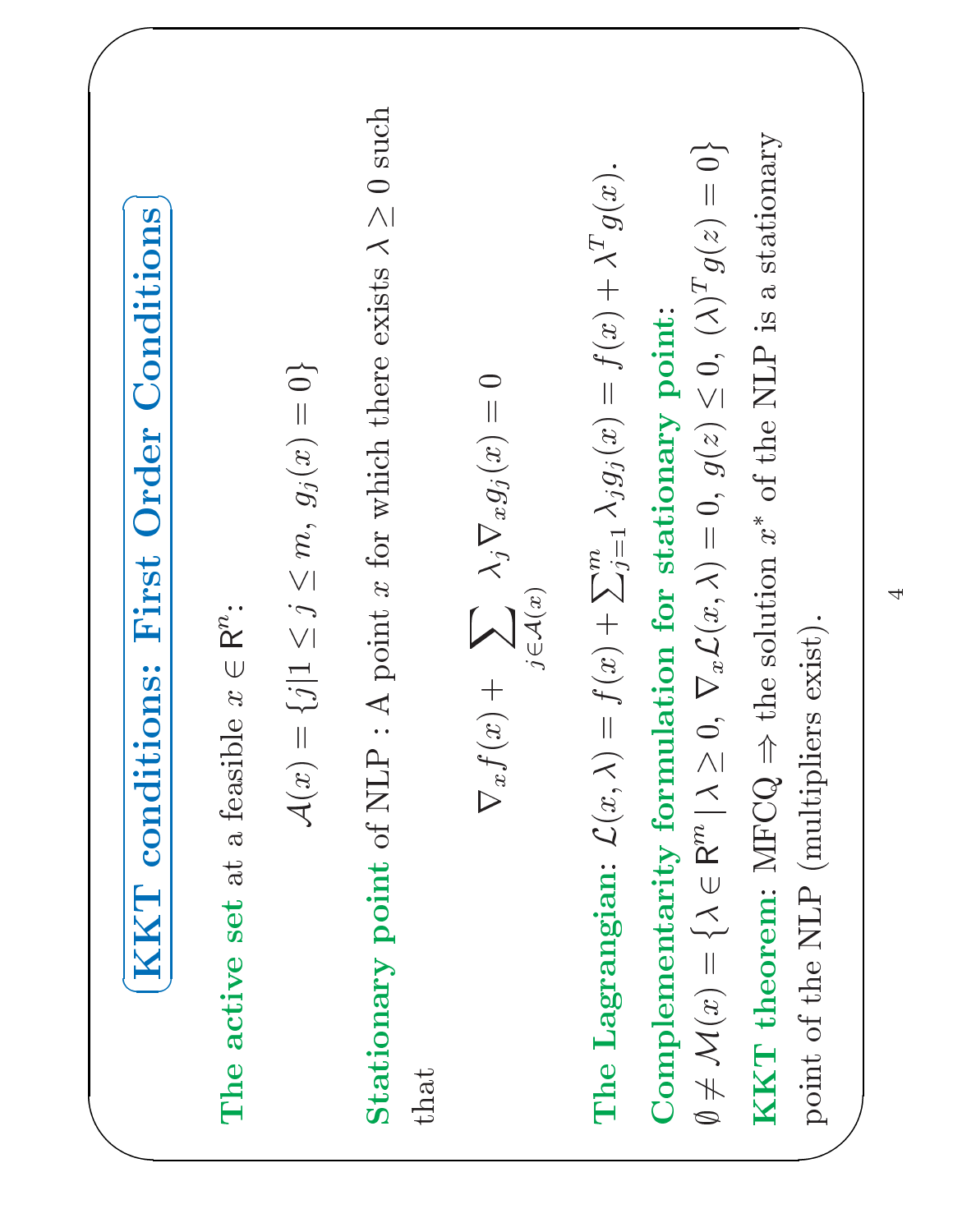Second-

 $\sqrt{2}$ 

**Sufficient SOC:** MFCQ and  $\exists \tilde{\sigma} > 0$  such that  $\forall u \in C(x^*)$ 

 $\begin{array}{ccc} \begin{array}{ccc} \begin{array}{ccc} \end{array} & \begin{array}{ccc} \end{array} & \begin{array}{ccc} \end{array} & \begin{array}{ccc} \end{array} & \begin{array}{ccc} \end{array} & \begin{array}{ccc} \end{array} & \begin{array}{ccc} \end{array} \end{array}$  $\overline{\phantom{a}}$  $\textbf{order } \textbf{optimality } \textbf{conditions} \text{ } (\textbf{SOC})\ \text{FCQ and } \exists \tilde{\sigma} > 0 \text{ such that } \forall u \in \mathcal{C}(x^*)\ \text{if } x^*, \lambda)u = \max_{\lambda \in \mathcal{M}(x^*)} u^T \nabla^2_{xx}(f + \lambda^T g)(x^*)u \geq \tilde{\sigma} \text{.}$  $\begin{split} \textbf{Sufficient SOC: MFCQ and } \exists \widetilde{\sigma} \ \text{max} \quad & u^T \mathcal{L}_{xx}(x^*, \lambda) u = \quad \text{in} \ \lambda \in \mathcal{M}(x^*) \ \left( \exists \lambda \in \mathcal{M}(x^*) \quad u^T \mathcal{L}_{xx}(x^*, \lambda) \right) \end{split}$  $\begin{aligned} &\tilde{\sigma}>0\,\,\text{such that}\,\,\forall u\in C(x^*)\ &\max_{\Xi\mathcal{M}(x^*)}u^T\nabla^2_{xx}(f+\lambda^Tg)(x^*)\ &\lambda)u=u^T\nabla^2_{xx}(f+\lambda^Tg)(x^*) \end{aligned}$  $\lambda \in \mathcal{M}(x^*)$  $u^T \mathcal{L}_{xx}(x^*,\lambda)u = \ \nonumber \ 1(x^*) \qquad u^T \mathcal{L}_{xx}(x^*)$  $\begin{split} \mathcal{L} & \max_{\lambda \in \mathcal{M}(x^*)} u^T \nabla^2_{xx}(f + \lambda^T g)(x^*) u \geq \tilde{\sigma} \left\|u\right\|^2, \ \langle x^*, \lambda \rangle u & = u^T \nabla^2_{xx}(f + \lambda^T g)(x^*) u > \tilde{\sigma} \left\|u\right\|^2, \ \text{Lattice Growth:} \end{split}$ 

 $\mathop{\rm max}\limits_{\mathbb{Z}}\mathbb{X}(\mathbb{Z})\to \mathbb{Z}$  $\smile$  $\exists \lambda \in \mathcal{M}(x^*) \quad u^T \mathcal{L}_{xx}(x^*, \lambda) u = \ \text{ent SOC imply Quadratic Gr}$  $\max \left\{ f(x) - f(x^*), g_1(x), g_2(x) \right\}$  $\begin{split} & w^T \nabla^2_{xx}(f+\lambda^Tg)(x^*)u > \tilde{\sigma} \ & \text{if } \text{rowth:} \ & x),\dots,g_m(x)\} \geq \sigma \left\lVert x-x^* \right\rVert^2. \end{split}$  $\tilde{\sigma} ||u||^2$ <br> $\geq 0$ 

 $\begin{pmatrix} 1 & 0 & 0 & 0 \\ 0 & 0 & 0 & 0 \\ 0 & 0 & 0 & 0 \\ 0 & 0 & 0 & 0 \\ 0 & 0 & 0 & 0 \\ 0 & 0 & 0 & 0 \\ 0 & 0 & 0 & 0 \\ 0 & 0 & 0 & 0 \\ 0 & 0 & 0 & 0 \\ 0 & 0 & 0 & 0 \\ 0 & 0 & 0 & 0 \\ 0 & 0 & 0 & 0 \\ 0 & 0 & 0 & 0 \\ 0 & 0 & 0 & 0 & 0 \\ 0 & 0 & 0 & 0 & 0 \\ 0 & 0 & 0 & 0 & 0 \\ 0 & 0 & 0 & 0 &$  $\overline{\phantom{a}}$  $\bigwedge$  $\begin{array}{l} \mathrm{Sufficient} \ \mathrm{SOC} \ \mathrm{imply} \ \mathbf{Quadratic} \ \mathrm{Growth:} \ \mathrm{max} \left\{ f(x) - f(x^*), g_1(x), g_2(x), \ldots, g \right\} \ \mathrm{MFCQ} + \mathbf{Quadratic} \ \mathrm{Growth} \Rightarrow x^* \ \mathrm{is} \ \mathrm{and} \ \mathrm{cartain} \ \mathrm{SOP} \ \mathrm{aloritthres} \ \mathrm{will} \ \mathrm{zchics} \end{array}$  $\begin{align} \max \left\{ f(x) - \right. \ \mathbf{Q} \end{align}$  and  $\begin{align} \text{and} \ \mathbf{Q} \end{align}$  $f(x^*), g_1(x), g_2(x), \ldots, g_m(x) \ge \sigma ||x -$ <br>Iratic Growth  $\Rightarrow x^*$  is an isolated sta<br>P algorithms will achieve at least loc<br>I)  $\begin{aligned} &-x^*\rVert^2>0\ \text{a} &\text{ifionary}\ 0\ \text{b} &\text{if} &\text{if} &\text{if} &\text{if} &\text{if} &\text{if} &\text{if} &\text{if} &\text{if} &\text{if} &\text{if} &\text{if} &\text{if} &\text{if} &\text{if} &\text{if} &\text{if} &\text{if} &\text{if} &\text{if} &\text{if} &\text{if} &\text{if} &\text{if} &\text{if} &\text{if} &\text{if} &\text{if} &\text{if} &\text{if} &\$ MFCQ + Quadratic Growth  $\Rightarrow x^*$  is an isolated stationary point<br>and certain SQP algorithms will achieve at least local linear<br>convergence (M) convergence (M)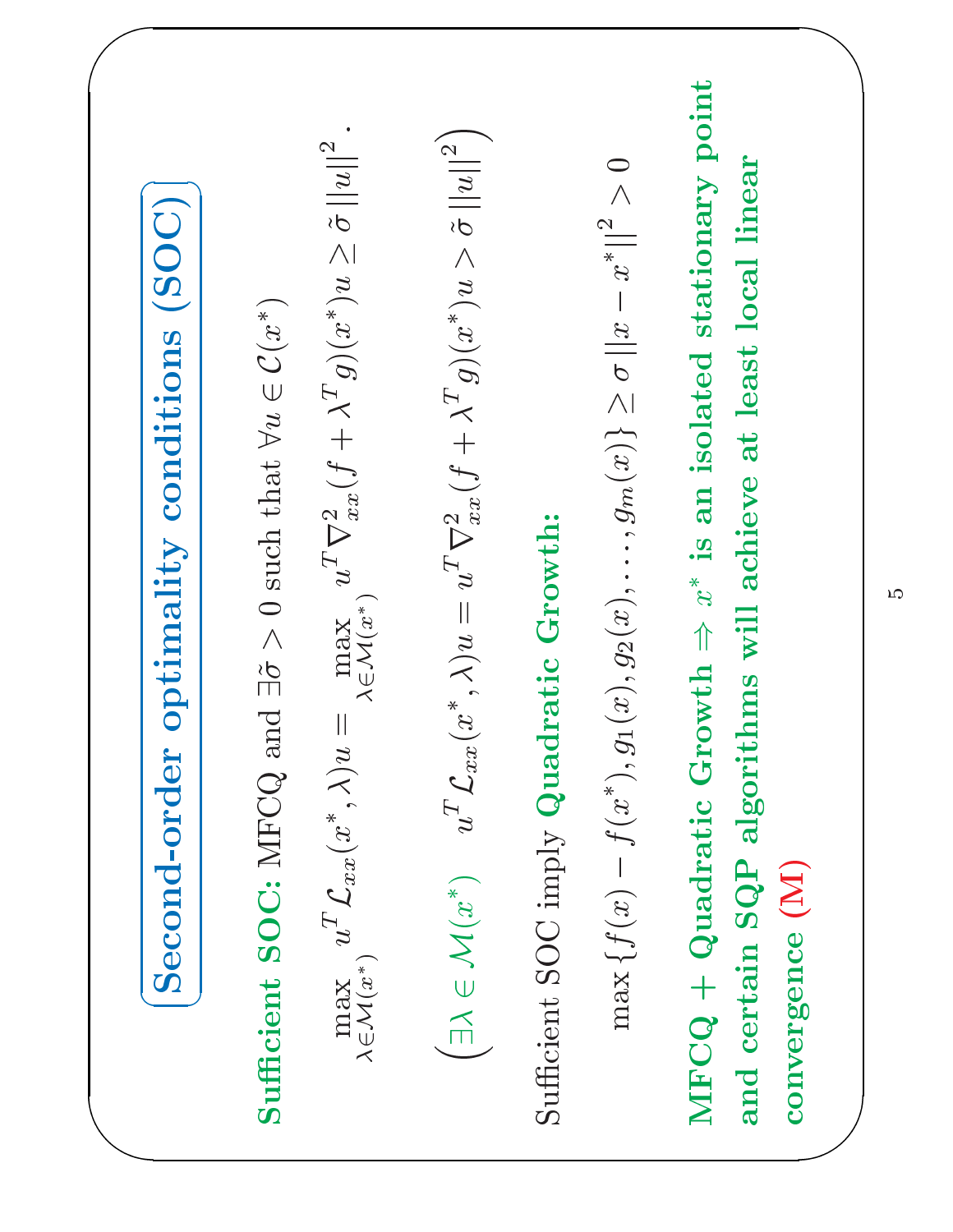$\begin{array}{lll} \hbox{(guinea pig)} & L_\infty \hbox{ SQP algorithm near $\mathit{x}^*$} \ \hbox{1.6cm} & \hbox{1.6cm} \ \hbox{1.6cm} & \hbox{1.6cm} \ \hbox{1.6cm} & \hbox{1.6cm} \ \hbox{1.6cm} & \hbox{1.6cm} \ \hbox{1.6cm} & \hbox{1.6cm} \ \hbox{1.6cm} & \hbox{1.6cm} & \hbox{1.6cm} \ \hbox{2.6cm} & \hbox{2.6cm} & \hbox{2.6cm} \ \hbox{3.6cm} & \hbox{4.6cm} & \$ 

 $\sqrt{2}$ 

## (guinea pi<br>
uential Quad<br>
= 0, choose  $x^0$ .<br>
ute  $d^k$  from<br>
minimize SQP: Sequential Quadratic Programming.

 $\overline{\phantom{a}}$ 

 $\sum_{i=1}^n a_i$ 

- 
- 2. Compute  $d^k$  from

- $\begin{pmatrix} 1 & 1 & 1 \\ 1 & 1 & 1 \\ 1 & 1 & 1 \end{pmatrix}$ 3. Choose  $\alpha^k$  using Armijo for the nondifferentiable merit function minimize<br>  $g_j(x^k)^T d + \frac{1}{2} d^T d$ <br>  $g_j(x^k) + \nabla g_j(x^k)^T d \le$ <br>  $\alpha^k$  using Armijo for the nondifferent<br>  $f(x) + c_\phi \max\{g_0(x), g_1(x), ...g_m(x)\}$  $g_j(x^k) + \nabla g_j(x^k)^T d \leq 0,$   $j =$ <br>
iijo for the nondifferentiable meri $\{g_0(x), g_1(x), ... g_m(x), 0\}, c_{\phi} > 0$  $= 1, \ldots, m.$ <br>  $\begin{aligned} & \text{init function} \ & 0, \text{ and set} \end{aligned}$ 3. Choose  $\alpha^k$  using Armijo for the nondifferentiable merit function  $\phi(x) = f(x) + c_{\phi} \max\{g_0(x), g_1(x), ...g_m(x), 0\}$ ,  $c_{\phi} > 0$ , and set  $x^{(k+1)} = x^k + \alpha^k d^k$ .<br>A Set  $k - k + 1$  and return to Sten 9  $\begin{align} \phi(x) & = \ x^{(k+1)} \ \mathrm{Set} \; k = \ \mathrm{Set} \; k \end{align}$  $f(x) + c_{\phi} \max\{g_0(x), g_1(x), ...g_m(x), c_{\phi} > 0, \text{ and set}\}$ <br>  $= k + 1 \text{ and return to Step 2.}$ <br>  $= k + 1 \text{ and return to Step 2.}$  $x^{(k+1)} =$ <br>Set  $k = 1$  $x^k + \alpha^k d^k$ <br>=  $k + 1$  and re
	- 4. Set  $k =$  $k + 1$  and return to Step 2.<br> $\begin{array}{c} \n\text{Step 2.} \\
	\end{array}$

 $\overline{\phantom{a}}$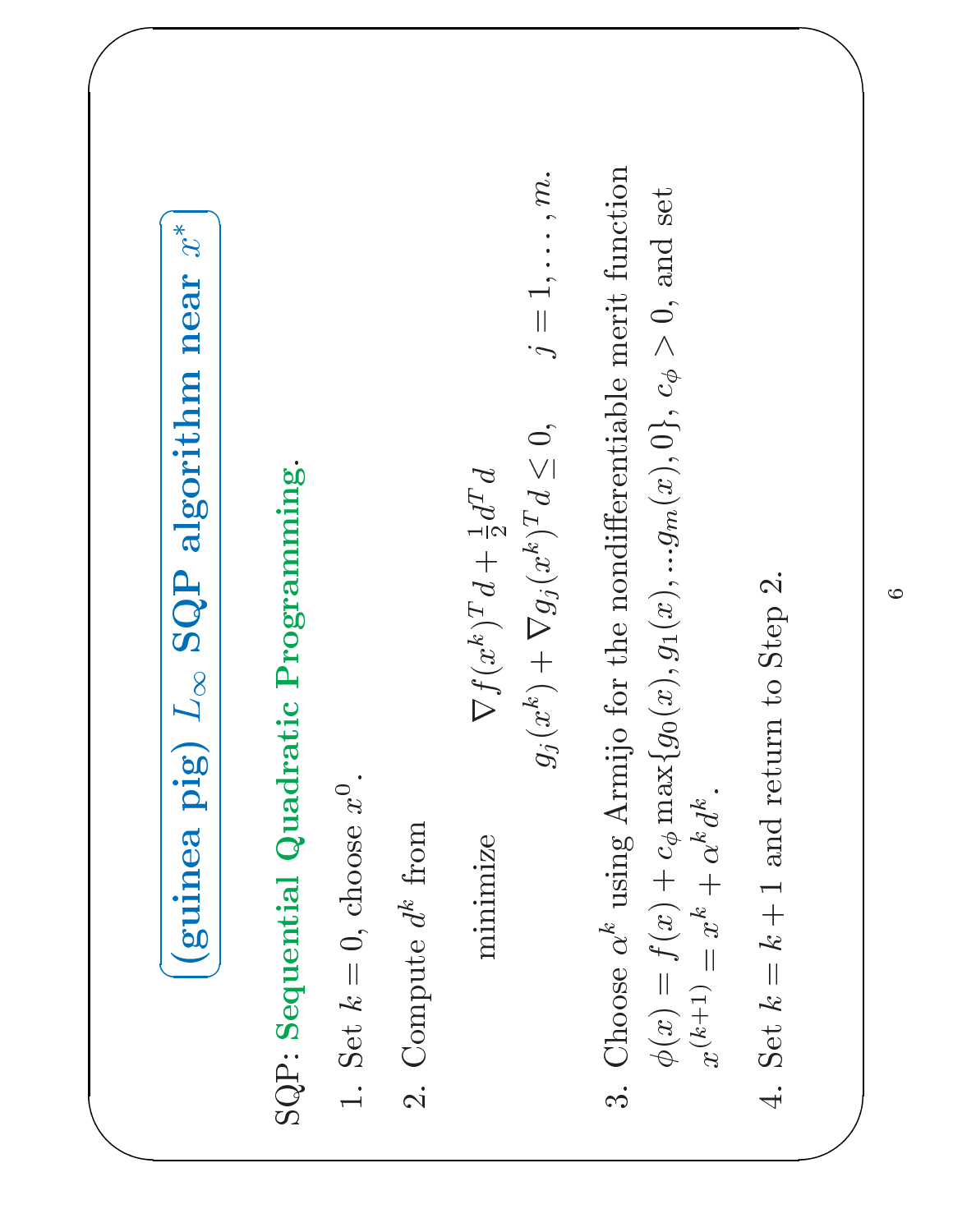| Approach<br>Set<br>Multiplier<br>Lagrange<br>Unbounded                                                                                                                                           |
|--------------------------------------------------------------------------------------------------------------------------------------------------------------------------------------------------|
| may fail because of empty linearized<br>subject to $g_i(x) \leq 0$ , $i = 1, 2, \ldots m$ .<br>constraint set. However, if we assume:<br>SQP<br>MFCQ doesn't hold $\Rightarrow$<br>$\min_x f(x)$ |
| the Lagrange<br>at $x^*$ , but<br>There exists a Lagrange Multiplier $\lambda^*$<br>unbounded.<br>$\mathbf{b}$ e<br>Multiplier set may<br>$\bullet$                                              |
| The quadratic growth condition holds<br>$\bullet$                                                                                                                                                |
| $x^*  ^2$<br>$\max \{f(x) - f(x^*), g_1(x), g_2(x), \ldots, g_m(x)\} \ge \sigma   x -$                                                                                                           |
| $f, g$ are twice continuously differentiable.<br>$\bullet$                                                                                                                                       |
| possible<br>the weakest<br>growth is<br>lition!<br>Note that quadratic<br>cond<br>second-order<br>$\bullet$                                                                                      |
| $\overline{r}$                                                                                                                                                                                   |
|                                                                                                                                                                                                  |
|                                                                                                                                                                                                  |
|                                                                                                                                                                                                  |
|                                                                                                                                                                                                  |
|                                                                                                                                                                                                  |
|                                                                                                                                                                                                  |
|                                                                                                                                                                                                  |
|                                                                                                                                                                                                  |
|                                                                                                                                                                                                  |
|                                                                                                                                                                                                  |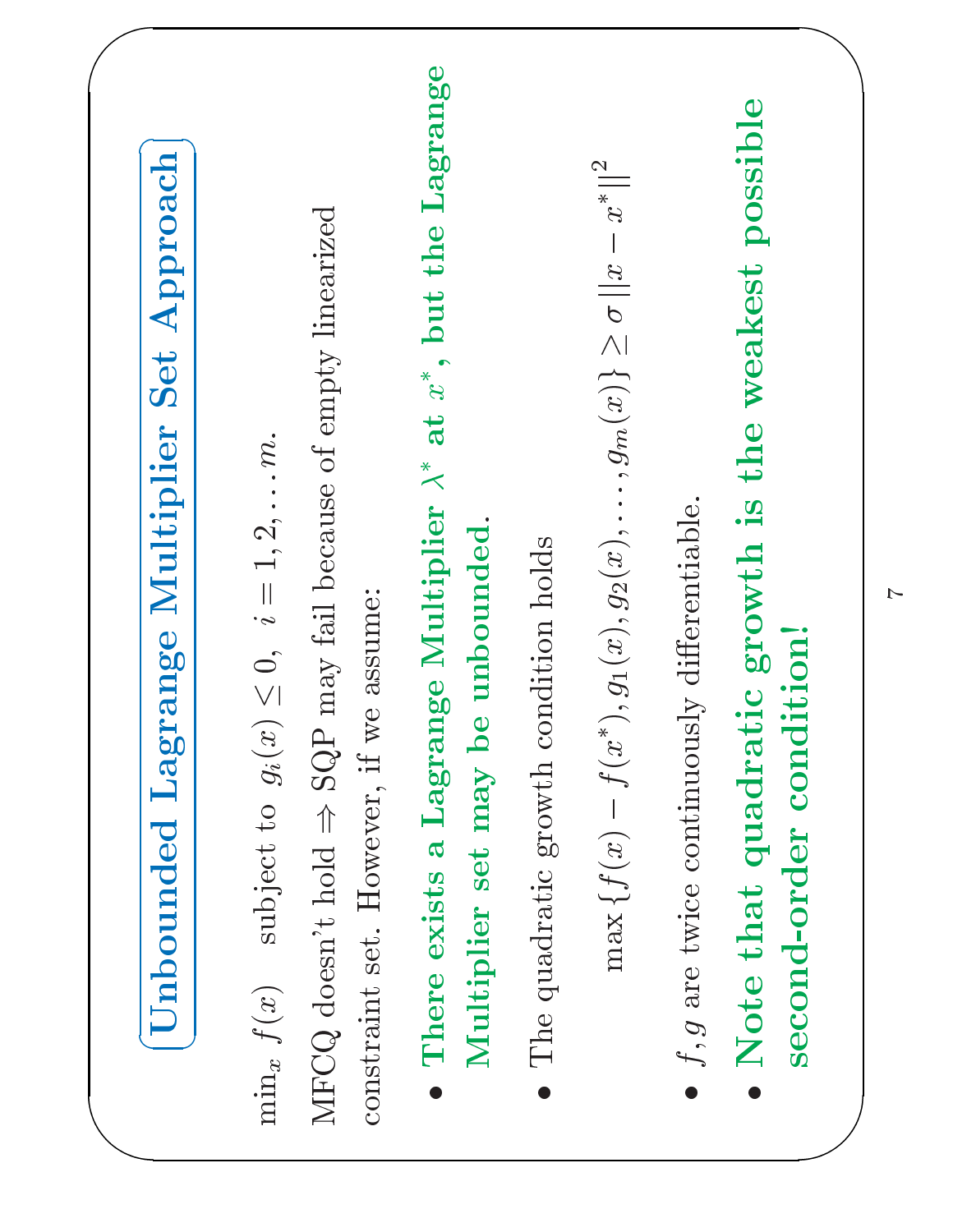| result<br>main<br>program:<br>nonlinear<br>$L_1$<br>modified<br>The                                                                                                                                              |
|------------------------------------------------------------------------------------------------------------------------------------------------------------------------------------------------------------------|
| subject to $g_i(x) \le \zeta_i$ , $\zeta_i \ge 0$ , $i = 1, 2, \ldots m$ .<br>For $c > c_{\zeta} >   \lambda^*  _{\infty}$ at $(x^*, 0, 0, \ldots, 0)$ we have<br>$\min_{x,\zeta} f(x) + c \sum_{i=1}^m \zeta_i$ |
| set is nonempty and bounded (MFCQ).<br>The Lagrange multiplier<br>$\bullet$                                                                                                                                      |
| The quadratic growth condition is satisfied.<br>$\bullet$                                                                                                                                                        |
| The data of the problem are twice differentiable.<br>$\bullet$                                                                                                                                                   |
| point and certain SQP algoritms will<br>convergence (M)<br>$x^*$ is an isolated stationary<br>have at least local linear                                                                                         |
|                                                                                                                                                                                                                  |
| $\infty$                                                                                                                                                                                                         |
|                                                                                                                                                                                                                  |
|                                                                                                                                                                                                                  |
|                                                                                                                                                                                                                  |
|                                                                                                                                                                                                                  |
|                                                                                                                                                                                                                  |
|                                                                                                                                                                                                                  |
|                                                                                                                                                                                                                  |
|                                                                                                                                                                                                                  |
|                                                                                                                                                                                                                  |
|                                                                                                                                                                                                                  |
|                                                                                                                                                                                                                  |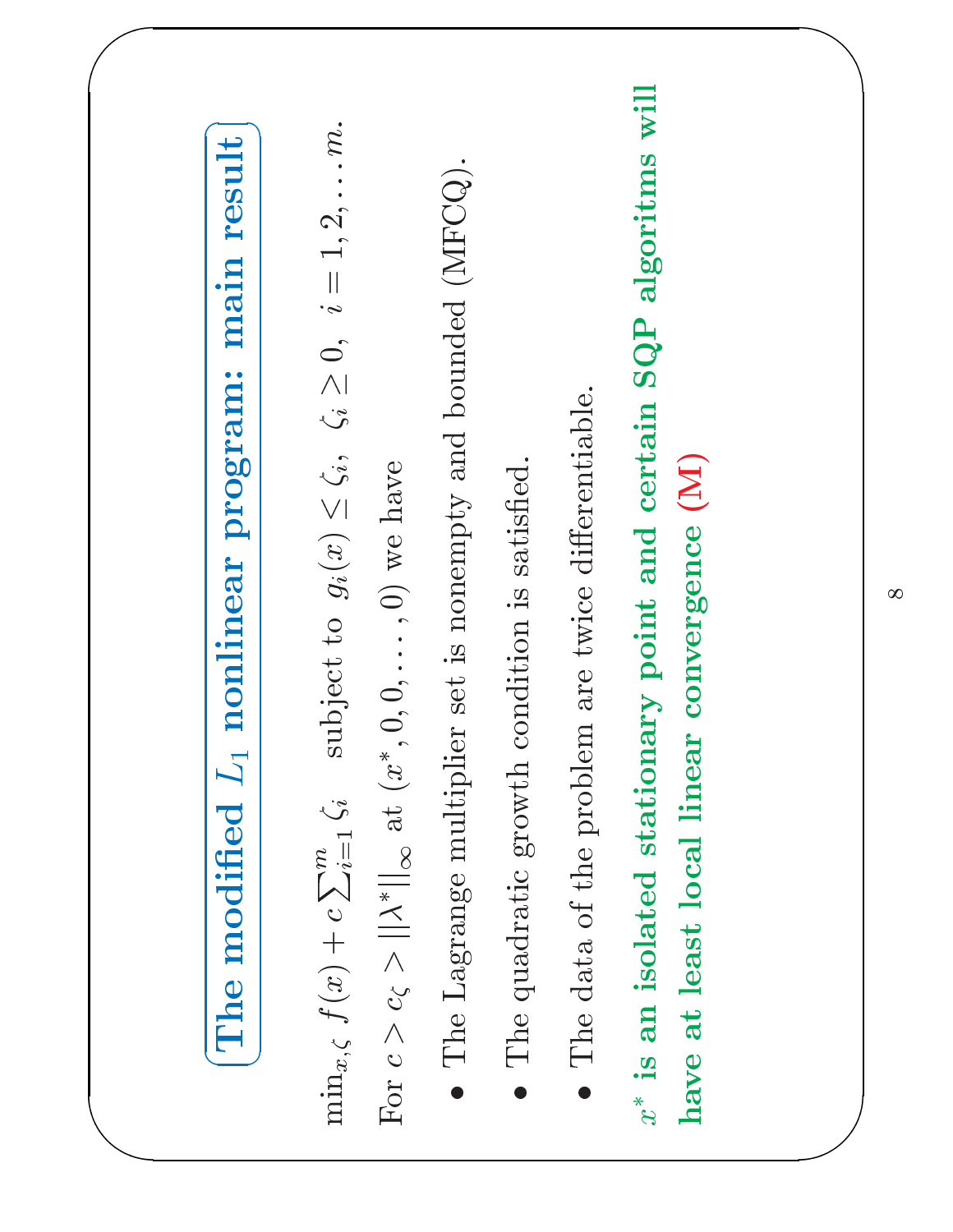| mode<br>elastic<br>$L_{\rm 1}$<br>The | $-v_j \leq \tilde{h}_j(x) \leq w_j, j = 1, 2, \ldots r$<br>$\tilde{f}(x) + \tilde{c}_{\sigma}^{*} (e_{m}^{T}u + e_{r}^{T}(v + w))$<br>$\tilde{g}_i(x) \leq u_i, i = 1, 2, \ldots m,$<br>$u, v, w \geq 0$ ,<br>$(\mathit{NLPC1})$<br>sbj. to<br>$\min_{x, u, v, w}$<br>$\leq 0$<br>$\begin{array}{c} 0 \\ 0 \\ 0 \end{array}$<br>$(\operatorname{NLP})$<br>$\tilde{g}(x)$ $\tilde{h}(x)$<br>$\tilde{f}(x)$<br>sbj. to<br>$\min_x$ | otherwise Increase $\tilde{c}_{\sigma}^*$ and return to NLPC.<br><b>NLPC:</b> Find the solution $(x^{\tilde{c}^*}, u^{\tilde{c}^*}, w^{\tilde{c}^*})$ . of (NLPC1) by SQP.<br><b>If</b> $\left  \left  (u^{\tilde{c}^*}, v^{\tilde{c}^*}, w^{\tilde{c}^*}) \right  \right  = 0$ , then $x^{\tilde{c}^*}$ solves. <b>Stop</b> .<br>ones(r, 1).<br>If NLP does not satisfy MFCQ then<br>Here $e_m = \text{ones}(m, 1), e_r =$ |
|---------------------------------------|----------------------------------------------------------------------------------------------------------------------------------------------------------------------------------------------------------------------------------------------------------------------------------------------------------------------------------------------------------------------------------------------------------------------------------|-----------------------------------------------------------------------------------------------------------------------------------------------------------------------------------------------------------------------------------------------------------------------------------------------------------------------------------------------------------------------------------------------------------------------------|
|                                       |                                                                                                                                                                                                                                                                                                                                                                                                                                  |                                                                                                                                                                                                                                                                                                                                                                                                                             |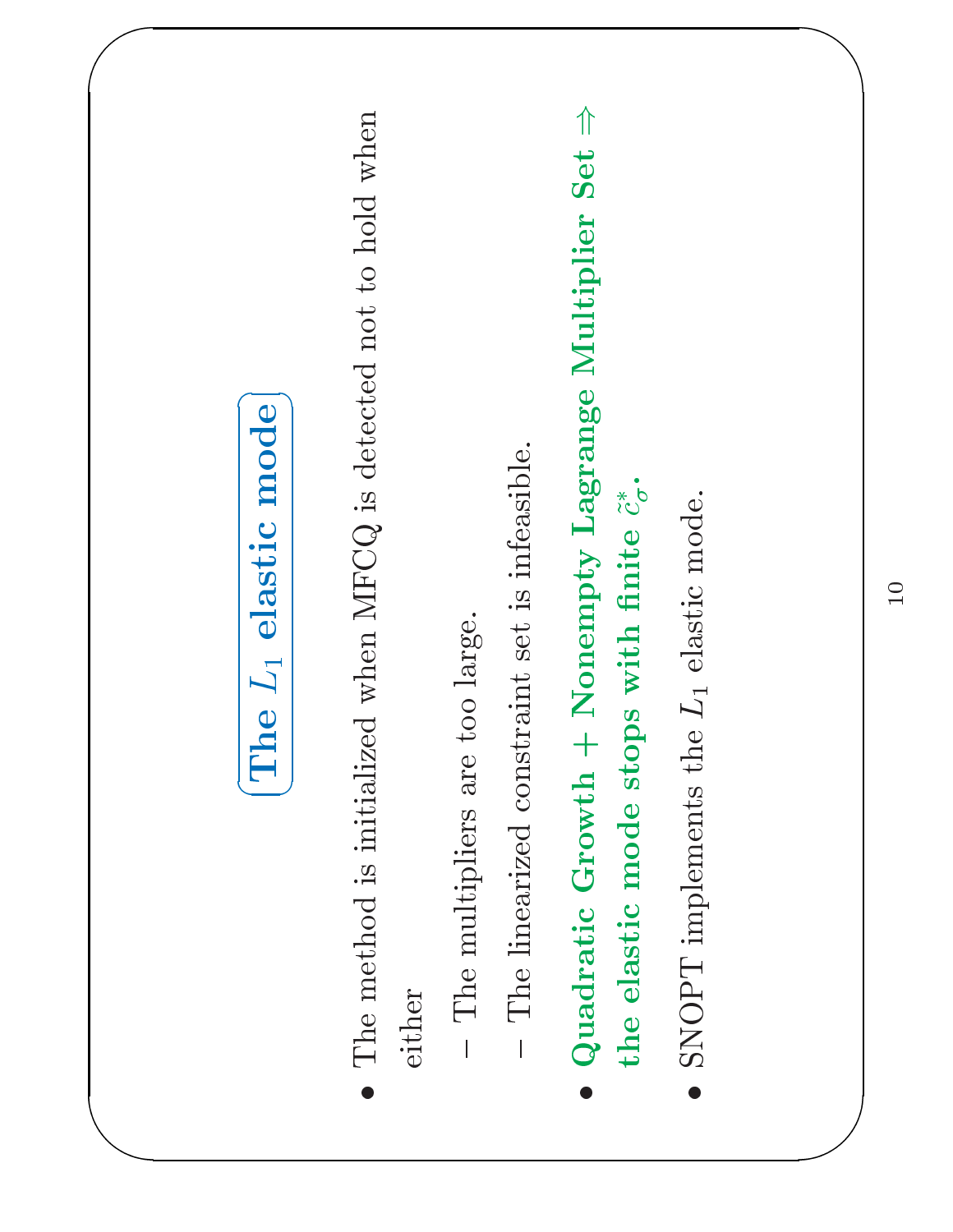| Complementarity<br>with<br>Programs<br>Mathematical                                                                                                                                                                                                                                                                                                                                                                             |
|---------------------------------------------------------------------------------------------------------------------------------------------------------------------------------------------------------------------------------------------------------------------------------------------------------------------------------------------------------------------------------------------------------------------------------|
| MPCC<br>Constraints,                                                                                                                                                                                                                                                                                                                                                                                                            |
| $\ldots n_c$<br>$k=1\ldots n_c$<br>$n_{c}$<br>$\frac{1}{\sqrt{2}}$<br>$\overline{\phantom{0}}$<br>$\frac{1}{2}$<br>$\mathfrak{L}$<br>$\mathfrak{L}$<br>$\bigcirc$<br>$\bigcirc$<br>$\bigcirc$<br>$\bigcirc$<br>$\bigvee$<br>$\bigvee\bigl $<br>$\vee$<br>$\prod$<br>$F_{k1}(x)F_{k2}(x)$<br>$F_{k1}(x)$<br>$F_{k2}(x)$<br>$f(\boldsymbol{x})$<br>g(x)<br>h(x)<br>Compl. constr.<br>$\mathop{\mathrm{minimize}}_x$<br>subject to |
| (M)<br>Equivalent formulation replaces the equality constraints by (1)<br>$F_{k1}(x)F_{k2}(x) \leq 0$ , $k = 1, 2,  K$ or (2) $\sum_{k=1}^{K} F_{k1}(x)F_{k2}(x) \leq 0$ .<br>$\overline{11}$                                                                                                                                                                                                                                   |
|                                                                                                                                                                                                                                                                                                                                                                                                                                 |
|                                                                                                                                                                                                                                                                                                                                                                                                                                 |
|                                                                                                                                                                                                                                                                                                                                                                                                                                 |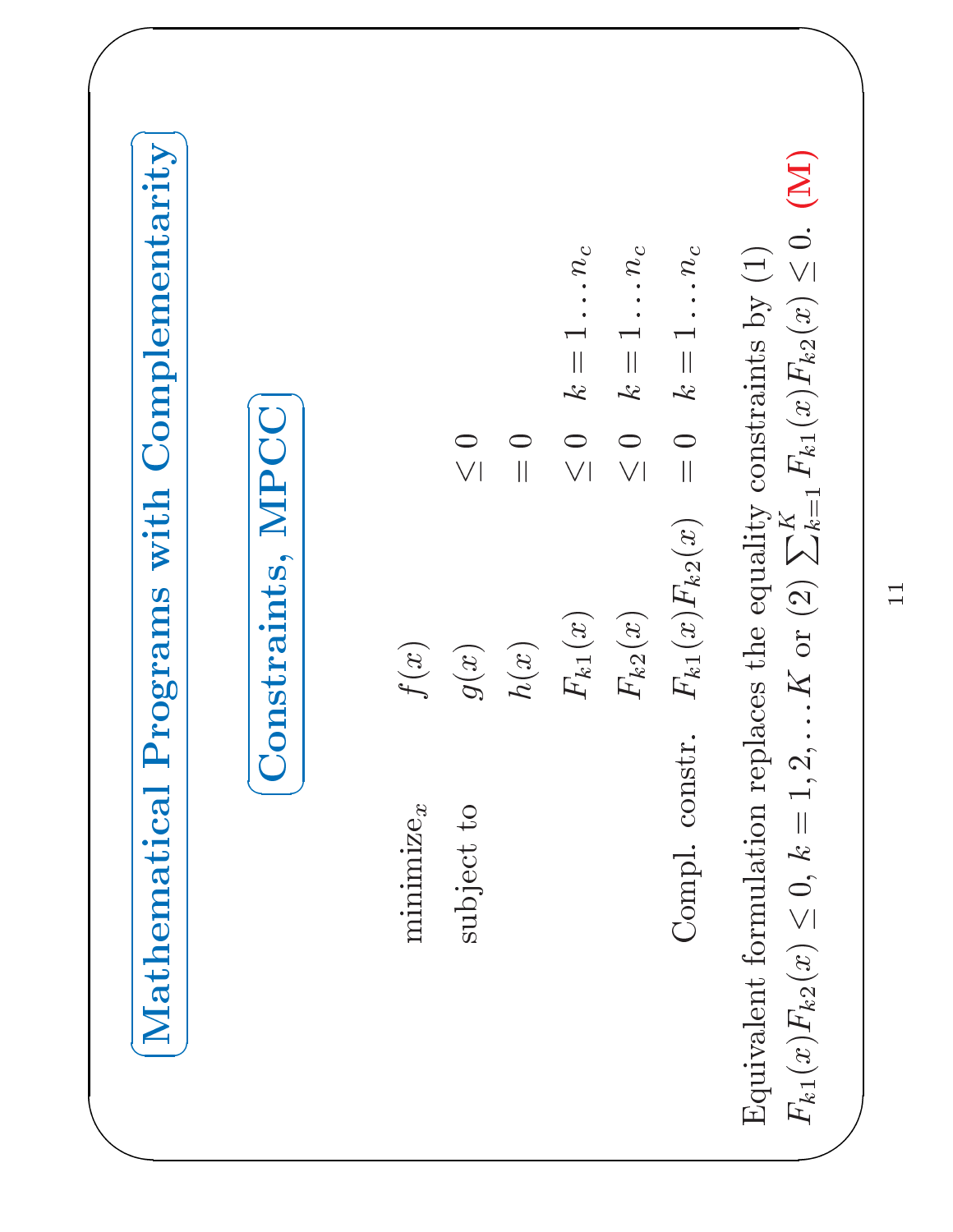| $\mathscr{X}^*$<br>solution<br>$\mathbf{\overline{d}}$<br>$a$ t<br>Program<br>Nonlinear<br>Tightened<br>The                                                                                                                  |
|------------------------------------------------------------------------------------------------------------------------------------------------------------------------------------------------------------------------------|
| constraints, MPCC cannot satisfy MFCQ. But<br>other NLP connected to it can<br>Due to the complementarity                                                                                                                    |
| $F_{k,i} \in \mathcal{A}_c(x^*)$ constraints that are part of complementarity pairs are<br>TNLP Complementarity constraints are dropped and all active<br>replaced by equality constraints.                                  |
| $j=1,2,\ldots,n_e$<br>$i=1,2,\ldots,n_i$<br>$\begin{array}{c} 0 \\ 0 \end{array}$<br>$\begin{array}{c} \n\hline \n\end{array}$<br>$F_{\mathcal{A}_c}(x)$<br>$h_j(x)$<br>f(x)<br>$g_i(x)$<br>subject to<br>$\min_x$<br>(TNLP) |
| 12                                                                                                                                                                                                                           |
|                                                                                                                                                                                                                              |
|                                                                                                                                                                                                                              |
|                                                                                                                                                                                                                              |
|                                                                                                                                                                                                                              |
|                                                                                                                                                                                                                              |
|                                                                                                                                                                                                                              |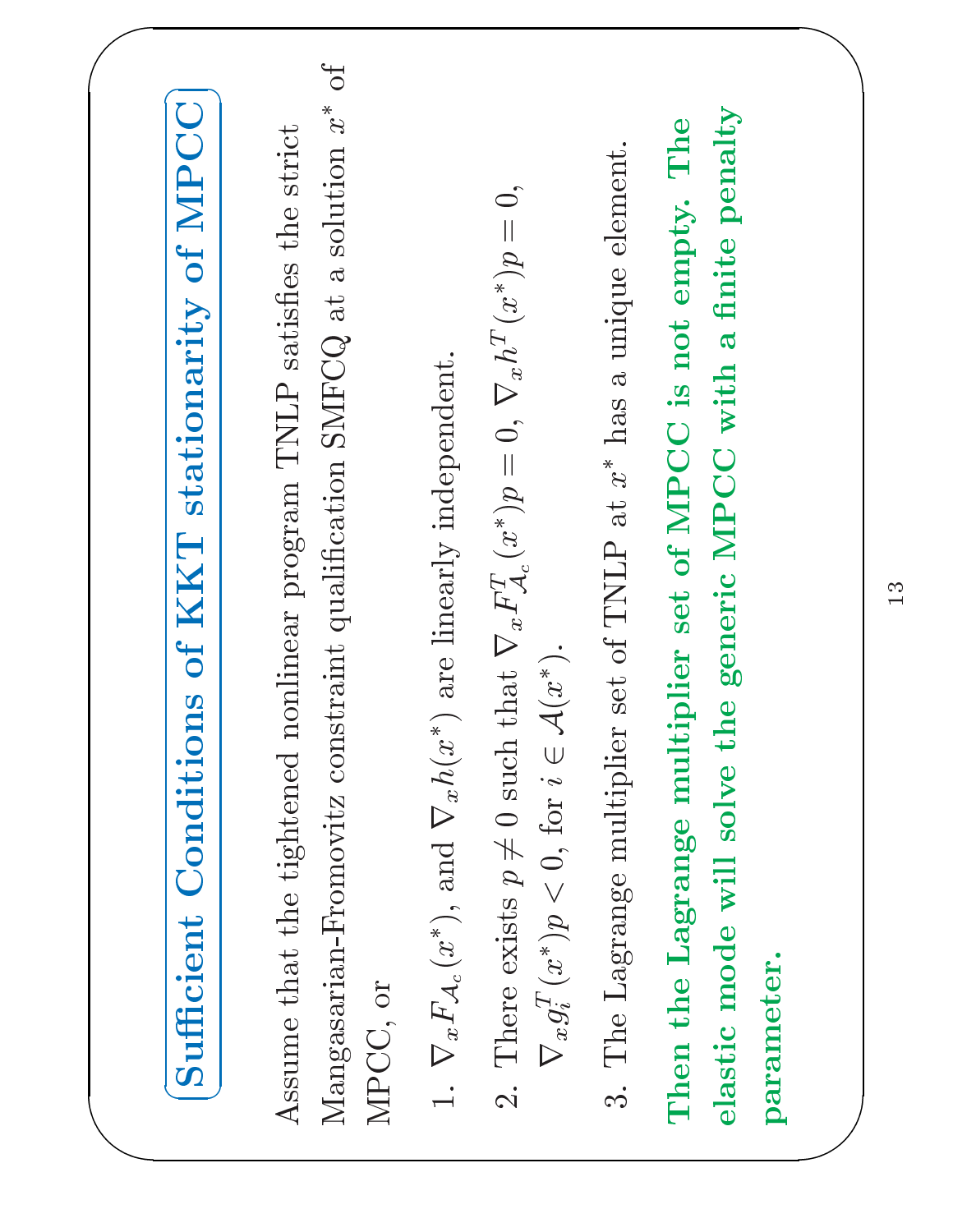$\sqrt{2}$ 

| al Experiments with SNOPT<br>Numeric | Runs done on NEOS for the MacMPEC collection. | Elastic<br>Feval<br>Status<br>Value<br>Var-Con-CC | Yes<br>27<br>Optimal<br>$-0.17904$<br>$21 - 13 - 1$ | None<br>2<br>Optimal<br>$-354.699$<br>$21 - 13 - 1$ | None<br>$\overline{ }$<br>Optimal<br>$-241.441$<br>$21 - 13 - 1$ | None<br>$\bigcirc$<br>Optimal<br>$-90.7491$<br>$21 - 13 - 1$ | Yes<br>$\Box$<br>$\rm Optimal$<br>$\bigcirc$<br>16-17-10 | None<br>$\overline{5}$<br>Optimal<br>0.721818<br>89-76-1 | None<br>21<br>Optimal<br>0.742102<br>401-326-1 | None<br>$\overline{0}$<br>Optimal<br>0.751564<br>1697-1354-1 | of these problems.<br>MINOS fails on half | 14 |  |
|--------------------------------------|-----------------------------------------------|---------------------------------------------------|-----------------------------------------------------|-----------------------------------------------------|------------------------------------------------------------------|--------------------------------------------------------------|----------------------------------------------------------|----------------------------------------------------------|------------------------------------------------|--------------------------------------------------------------|-------------------------------------------|----|--|
|                                      |                                               | Problem                                           | gnash14                                             | gnash15                                             | gnash16                                                          | gnash17                                                      | gne                                                      | pack-rig1-8                                              | pack-rig1-16                                   | pack-rig1-32                                                 |                                           |    |  |
|                                      |                                               |                                                   |                                                     |                                                     |                                                                  |                                                              |                                                          |                                                          |                                                |                                                              |                                           |    |  |

 $\sum$ MINOS fails on half of these problems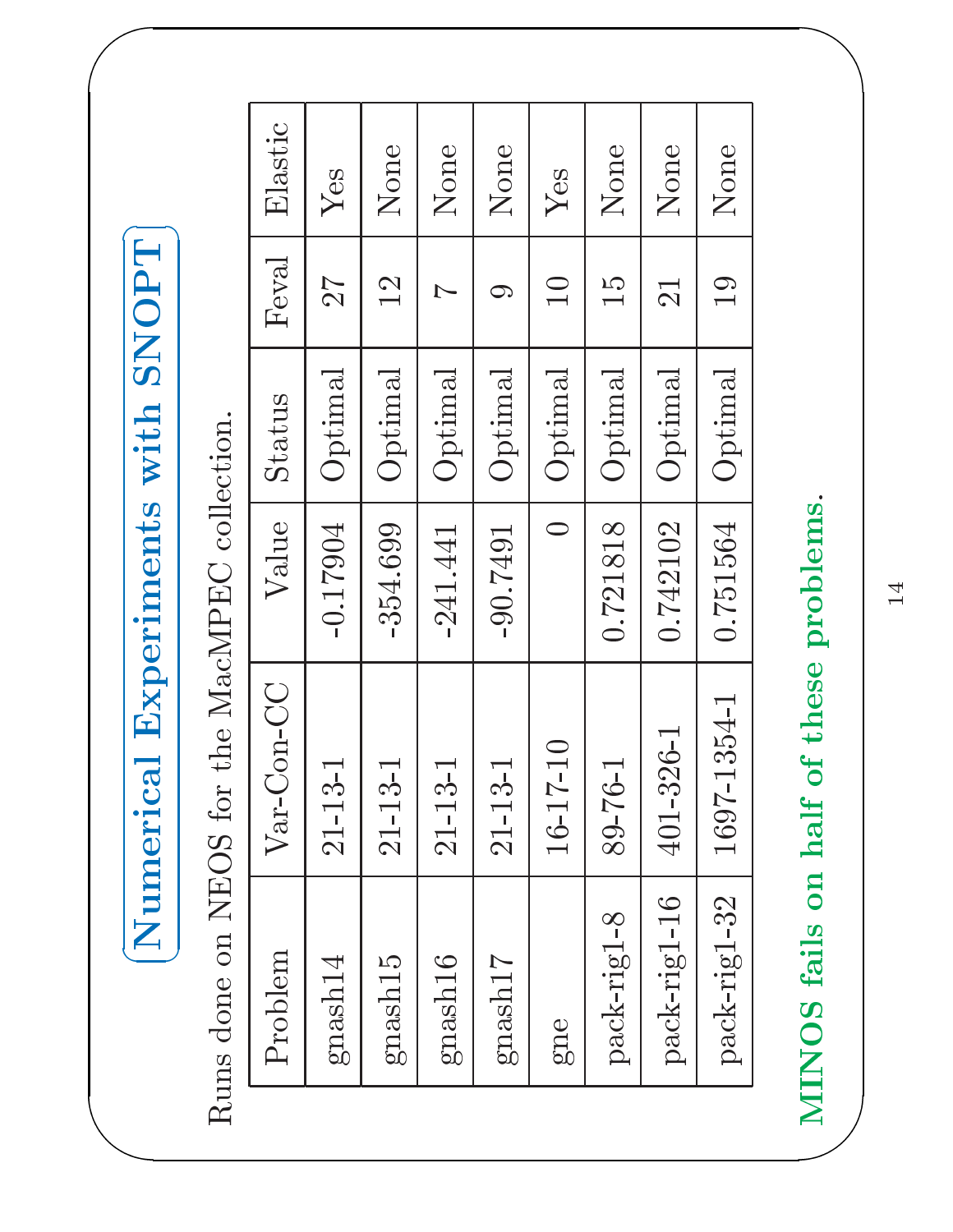$\sqrt{2}$ 

|                     | Runs done with NEOS for the MacMPEC collection. |               |               |       |        |
|---------------------|-------------------------------------------------|---------------|---------------|-------|--------|
| Problem             | Var-Con-CC                                      | Value         | Status        | Feval | Infeas |
| $\mathrm{gnash}14$  | $21 - 13 - 1$                                   | $-0.17904$    | $\rm Optimal$ | 80    | 0.0    |
| gnash <sub>15</sub> | $21 - 13 - 1$                                   | $-354.699$    | Infeasible    | 236   | 7.1E0  |
| gnash16             | $21 - 13 - 1$                                   | $-241.441$    | Infeasible    | 272   | 1.0E1  |
| gnash17             | $21 - 13 - 1$                                   | $-90.7491$    | Infeasible    | 439   | 5.3E0  |
| gne                 | $16 - 17 - 10$                                  | $\bigcirc$    | Infeasible    | 259   | 2.6E1  |
| pack-rig1-8         | 89-76-1                                         | 0.721818      | Optimal       | 220   | 0.0E0  |
| pack-rig1-16        | $401 - 326 - 1$                                 | 0.742102      | $\rm Optimal$ | 1460  | 0.0E0  |
| pack-rig1-32        | 1697-1354-1                                     | N/A           | Interrupted   | N/A   | N/A    |
|                     |                                                 |               |               |       |        |
|                     |                                                 | $\frac{5}{1}$ |               |       |        |

 $\overline{\phantom{a}}$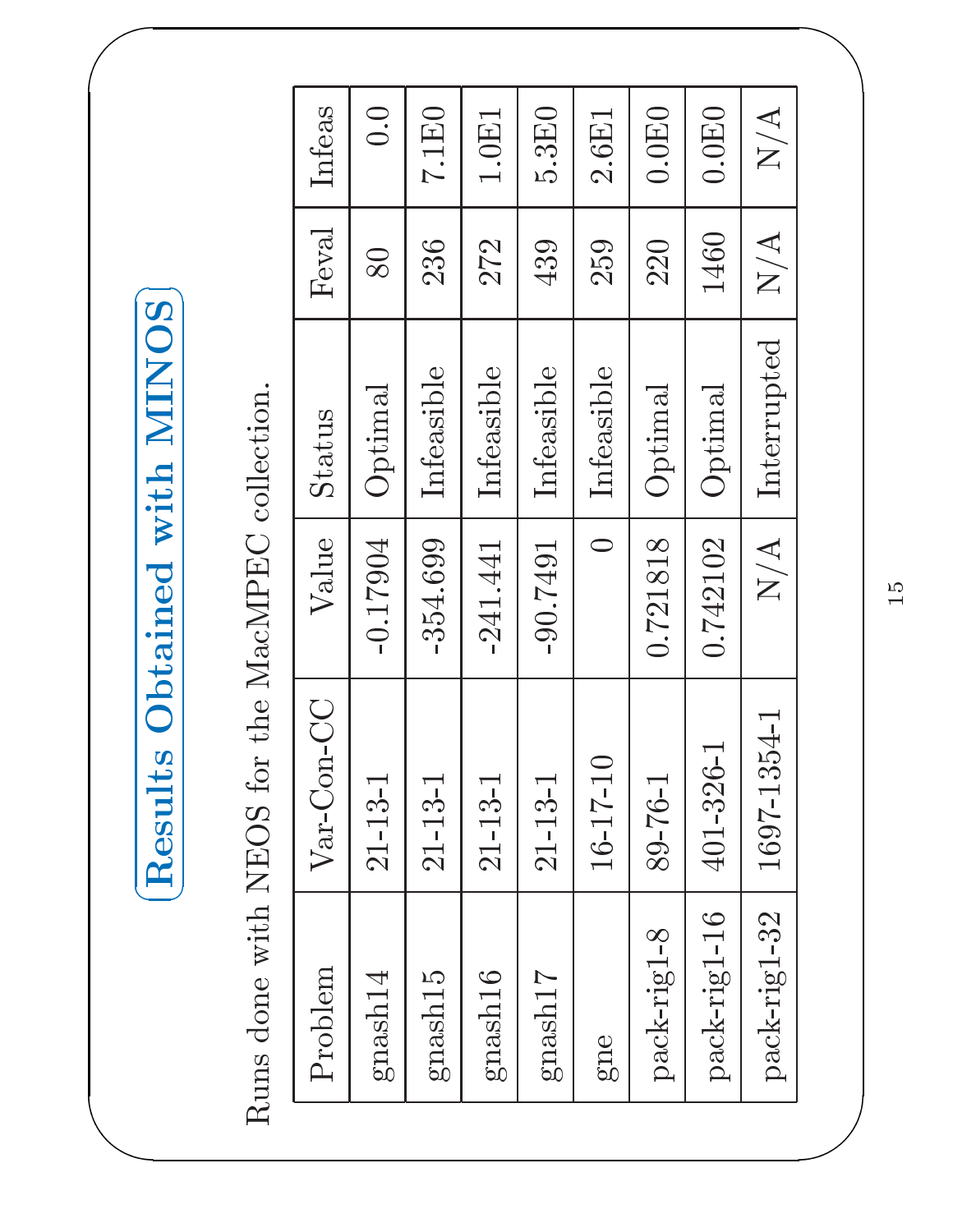Results for MPCC with special structure

 $\sqrt{2}$ 

| Results for MPCC with special structure |             |         |        |
|-----------------------------------------|-------------|---------|--------|
| $(MPCC)$                                | $(MPCC(c))$ |         |        |
| $(MPCC)$                                | $(MPCC(c))$ |         |        |
| $g(x)$                                  | $g(x)$      | $g(x)$  | $g(x)$ |
| $h(x)$                                  | $g(x)$      | $g(x)$  | $g(x)$ |
| $h(x)$                                  | $h(x)$      | $g(x)$  | $g(x)$ |
| $F(x, y, w, z)$                         | $= 0$       |         |        |
| $h(x)$                                  | $g(w)$      | $g(w)$  | $g(w)$ |
| $g^T w$                                 | $g^T w$     | $g^T w$ |        |
| $(y^T w = 0)$ $y^T w$                   | $g(w)$      |         |        |
| $(y^T w = 0)$ $y^T w$                   | $g(w)$      |         |        |

 $\begin{picture}(180,170) \put(0,0){\line(1,0){155}} \put(150,170){\line(1,0){155}} \put(150,170){\line(1,0){155}} \put(150,170){\line(1,0){155}} \put(150,170){\line(1,0){155}} \put(150,170){\line(1,0){155}} \put(150,170){\line(1,0){155}} \put(150,170){\line(1,0){155}} \put(150,170){\line(1,0){155}} \put(150,170){\line$  $\left( \frac{1}{2} \right)$  $\bigwedge$  $y, w \leq 0$ <br>= 0)  $y^T w \leq 0$ <br>used to relax or<br>le for MFCQ no  $(y^T w =$ <br>ode is u<br>onsible<br> $y, w, z$  is  $y^T w \leq 0$ <br>used to relax or<br>le for MFCQ no<br>as state variable  $y, w \leq 0$ <br>  $y^T w \leq \zeta$ <br>
ty constraints,<br>
k at x as design<br>
ariational The elastic mode is used to relax only the complementarity constraints, which are responsible for MFCQ not holding. We can look at  $x$  as designariables and  $y, w, z$  as state variables of a (parametric) variational inequal variables and  $y, w, z$  as state variables of a (parametric) variational variables and  $y, w, z$  as state variables of a (parametric) variational inequality.<br>  $\begin{array}{cccc} 16 & & & \end{array}$ inequality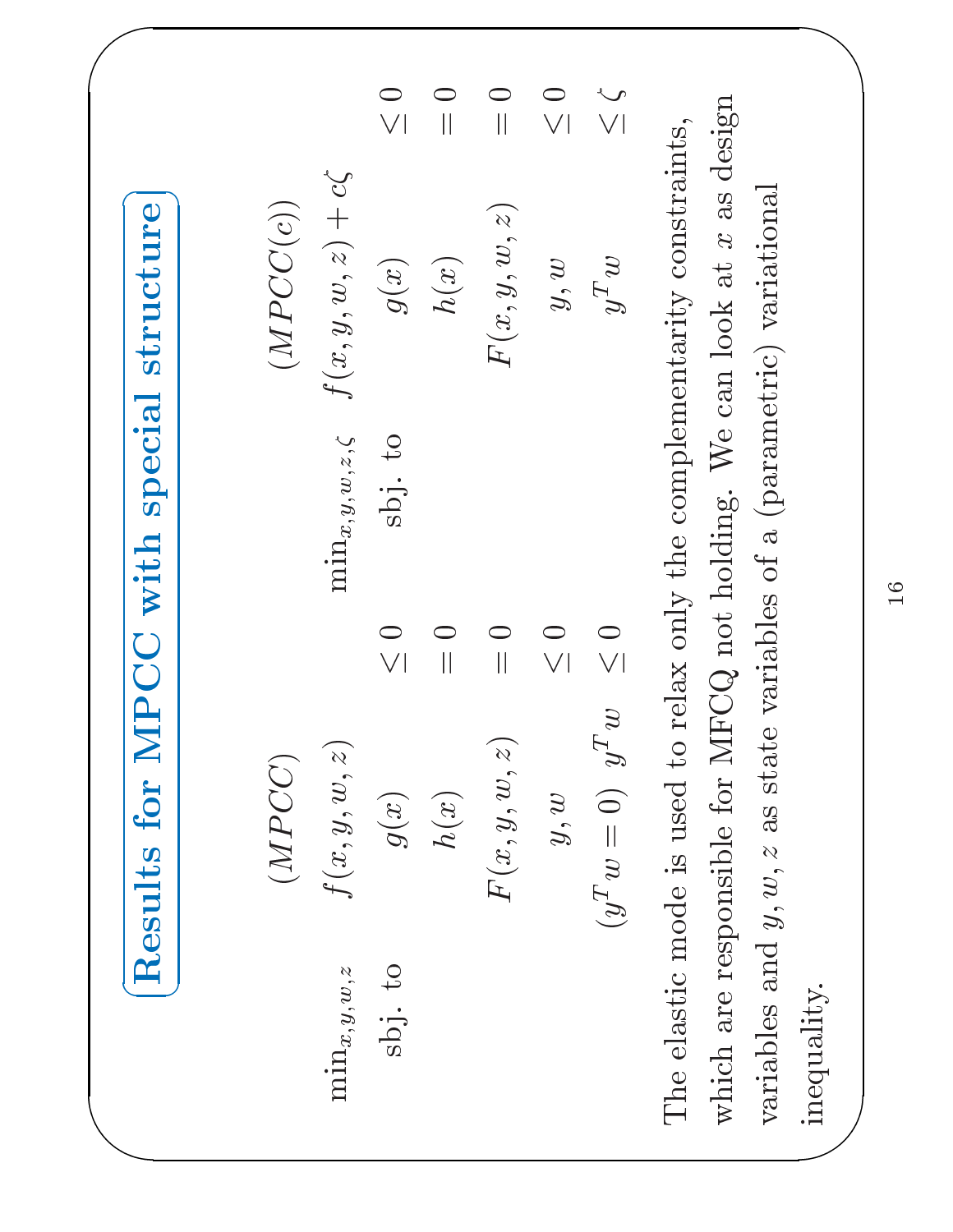| result<br>convergence<br>global<br>$\blacktriangleleft$                                                                                                                                             |
|-----------------------------------------------------------------------------------------------------------------------------------------------------------------------------------------------------|
| inequality satisfies mixed P property (LPR):<br>Assume that variational<br>$\bullet$                                                                                                                |
| $\exists i$ , such that $\Delta y_i \Delta w_i > 0$ .<br>$\nabla_y F^T \Delta y + \nabla_w F^T \Delta w + \nabla_z F^T \Delta z = 0 \Rightarrow$<br>$(\Delta y, \Delta w, \Delta z) \neq 0,$        |
| Assume that the $\boldsymbol{x}$ constraints satisfy MFCQ:<br>$\bullet$                                                                                                                             |
| $\exists u(x), \nabla_x h(x)^T u = 0, g_i(x) \geq 0 \Rightarrow \nabla_x g_i(x)^T u < 0.$<br>$\nabla h(x)$ is full rank and                                                                         |
| Then (M)                                                                                                                                                                                            |
| $\text{MPCCC}{}(c)$ satisfies $\text{MFCQ}{}$ everywhere. An $\text{SQP}{}$ with global<br>accumulate to a feasible<br>stationary point of MPCC(c).<br>(FilterSQP) will<br>convergence<br>$\bullet$ |
| of MPCC(c) as $c \rightarrow \infty$ is a feasible (stationary) point of MPCC<br>accumulation point of stationary points $(x(c), y(c), w(c), z(c))$<br>Any<br>$\bullet$                             |
| 17                                                                                                                                                                                                  |
|                                                                                                                                                                                                     |
|                                                                                                                                                                                                     |
|                                                                                                                                                                                                     |
|                                                                                                                                                                                                     |
|                                                                                                                                                                                                     |
|                                                                                                                                                                                                     |
|                                                                                                                                                                                                     |
|                                                                                                                                                                                                     |
|                                                                                                                                                                                                     |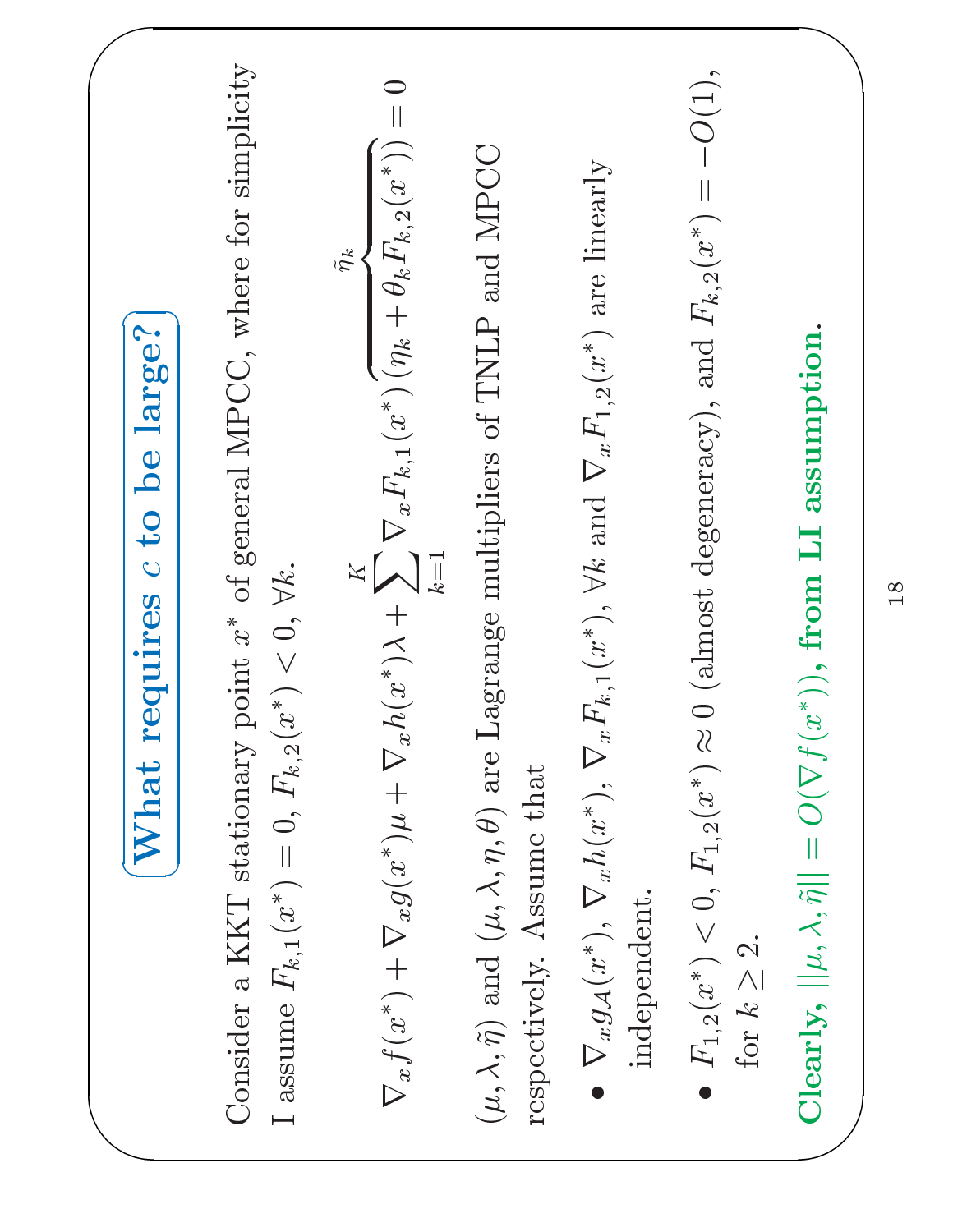## $\begin{picture}(180,10) \put(0,0){\line(1,0){10}} \put(15,0){\line(1,0){10}} \put(15,0){\line(1,0){10}} \put(15,0){\line(1,0){10}} \put(15,0){\line(1,0){10}} \put(15,0){\line(1,0){10}} \put(15,0){\line(1,0){10}} \put(15,0){\line(1,0){10}} \put(15,0){\line(1,0){10}} \put(15,0){\line(1,0){10}} \put(15,0){\line(1,0){10}} \put(15,0){\line($  $\sim$  0  $\sim$  11  $\bigcup$  10  $\bigcup$  11  $\bigcup$  11  $\bigcup$  11  $\bigcup$  11  $\bigcup$  11  $\bigcup$  11  $\bigcup$  11  $\bigcup$  11  $\bigcup$  11  $\bigcup$  11  $\bigcup$  11  $\bigcup$  11  $\bigcup$  11  $\bigcup$  11  $\bigcup$  11  $\bigcup$  11  $\bigcup$  11  $\bigcup$  11  $\bigcup$  11  $\bigcup$  11  $\bigcup$  11  $\bigcup$  11  $\bigcup$  11  $\bigcup$  $\sqrt{2}$  **What requires c to be large (continued)?**<br>ts  $\tilde{x}$  feasible such that  $F_{k,1}(\tilde{x}) = 0$ ,  $F_{1,2}(\tilde{x}) = 0$ ,<br> $O(-F_{k,2}(x^*))$ . There exists  $\tilde{x}$ <br>  $||x - \tilde{x}|| = O($ <br>
• If  $\tilde{\eta} \geq 0$ , t<br>
c is smal  $\mathcal{S}% _{T}=\mathcal{S}_{T}\!\left( a,b\right) ,\ \mathcal{S}_{T}=\mathcal{S}_{T}\!\left( a,b\right) ,$  $\begin{aligned} &\tilde{x}\,\,\text{feasible such that}\,\,F_{k}, \ &\, (-F_{k,2}(x^*)). \ &\text{then}\,\,\eta=\tilde{\eta},\,c\geq ||(\mu,\lambda, \ &\text{all}. \end{aligned}$  $\sum_{1}^{\infty}$  $\frac{1}{x}$  =  $\frac{1}{x}$  $= 0, F_1,$ <br> $= 1, 2, ...$  $\widetilde{x})$  $\begin{matrix}x & y \end{matrix}$  $=\begin{matrix} 0 & \frac{1}{\sqrt{2}} \ \frac{1}{\sqrt{2}} & \frac{1}{\sqrt{2}} \end{matrix}$   $\frac{1}{\widetilde{\pi}}\sum_{i=1}^{\widetilde{\pi}}$  $=$  0, th<br>  $\geq 0, \frac{1}{2}$ <br>
small.  $F_{k,}$  $\begin{aligned} &\left( x^{\ast }\right) \right) .\ &\eta =\widetilde{\eta }, \end{aligned}$  $\bullet$  $\bullet$  If  $\widetilde{\eta}$ <br>c is<br>e If  $\widetilde{\eta}$  $\mathcal{L}% _{0}=\mathcal{L}_{\mathcal{A}}\left( \mathcal{L}_{0}\right) ^{\ast }=\mathcal{L}_{\mathcal{A}}\left( \mathcal{L}_{0}\right) ^{\ast }=\mathcal{L}_{\mathcal{A}}\left( \mathcal{L}_{0}\right) ^{\ast }=\mathcal{L}_{\mathcal{A}}\left( \mathcal{L}_{0}\right) ^{\ast }=\mathcal{L}_{\mathcal{A}}\left( \mathcal{L}_{0}\right) ^{\ast }=\mathcal{L}_{\mathcal{A}}\left( \mathcal{L}_{0}\right) ^{\ast }=\mathcal{L}_{\mathcal{A}}\left( \mathcal{L}_{0}\right) ^{\ast }=\mathcal{L}_{\$  $\begin{align} \tilde{\eta} &\geq 0, \text{ then } \eta \ \tilde{\eta}_1 &< 0, \text{ then } \end{align}$ though the  $\frac{1}{\theta}$  $\begin{array}{c}\n\overline{r} \\
\overline{r} \\
\overline{r} \\
\overline{r} \\
\overline{r} \\
\overline{r} \\
\overline{r} \\
\overline{r} \\
\overline{r} \\
\overline{r} \\
\overline{r} \\
\overline{r} \\
\overline{r} \\
\overline{r} \\
\overline{r} \\
\overline{r} \\
\overline{r} \\
\overline{r} \\
\overline{r} \\
\overline{r} \\
\overline{r} \\
\overline{r} \\
\overline{r} \\
\overline{r} \\
\overline{r} \\
\overline{r} \\
\overline{r} \\
\overline{r} \\
\overline{r} \\
\overline{r} \\
\over$  $\mathcal{L},$ ,  $c \ge ||(\mu, \lambda, \eta$ <br> $\frac{\tilde{\eta}_1}{F_{k,1}(x^*)}$ . Sind<br>blem is well<br>eneracy).  $\frac{\partial}{\partial \theta}$  $\frac{1}{8}$   $\frac{1}{2}$   $\frac{1}{2}$   $\frac{1}{2}$   $\frac{1}{2}$  $\begin{aligned} &= \| (\mu, \lambda, \tilde{\eta} )\|_1, \ \text{c may} \end{aligned}$ <br>tioned (th  $\mathcal{L}% _{0}=\mathcal{L}_{\mathcal{A}}\left( \mathcal{L}_{0}\right) ^{\ast }=\mathcal{L}_{\mathcal{A}}\left( \mathcal{L}_{0}\right) ^{\ast }=\mathcal{L}_{\mathcal{A}}\left( \mathcal{L}_{0}\right) ^{\ast }=\mathcal{L}_{\mathcal{A}}\left( \mathcal{L}_{0}\right) ^{\ast }=\mathcal{L}_{\mathcal{A}}\left( \mathcal{L}_{0}\right) ^{\ast }=\mathcal{L}_{\mathcal{A}}\left( \mathcal{L}_{0}\right) ^{\ast }=\mathcal{L}_{\mathcal{A}}\left( \mathcal{L}_{0}\right) ^{\ast }=\mathcal{L}_{\$  $\frac{8}{10}$  $\frac{1}{8}$ <br>bez  $= O(\nabla f(x^*)).$ <br>
ery large<br>
close to c is small.  $\begin{aligned} \textbf{c is small.} \ \text{if } \tilde{\eta}_1 < 0, \text{ t} \ \textbf{alt} & \text{hough} \end{aligned}$  $\bullet$  If  $\tilde{\eta}_1 <$ althou  $< 0$ , then  $\theta_1 =$ <br> **bugh the property**<br>
dementary dega  $=\frac{\tilde{n}_1}{F_{k,1}(x^*)}$ . Since  $c > \theta_1$ , c may be very large oblem is well conditioned (though close to generacy). although the problem is well conditioned (though close to complementary degeneracy

 $\sqrt{2}$ 

 $\overline{\phantom{a}}$